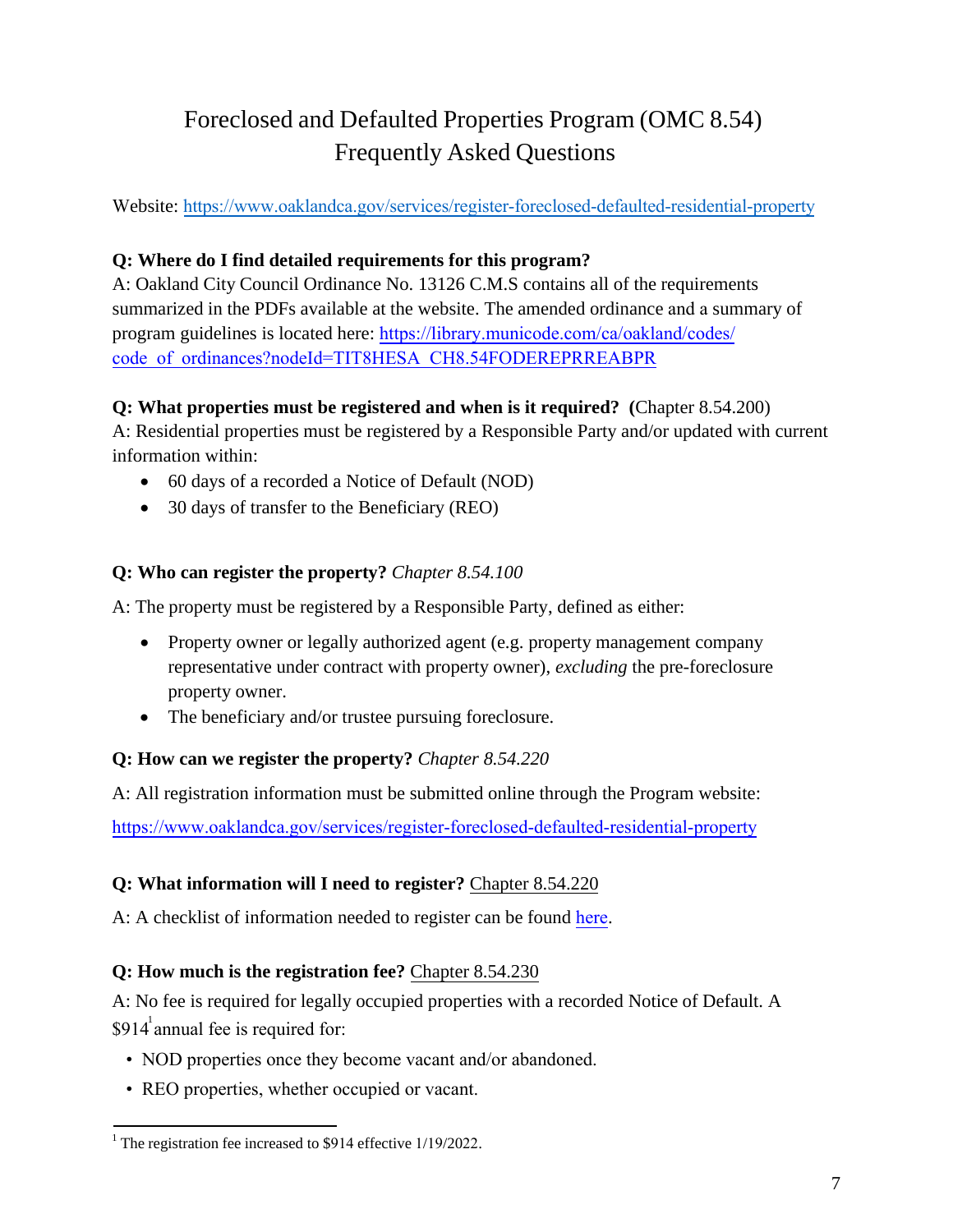#### **Q: How do I pay for registration?**

A: To complete registration, payment must be made by:

- credit card at the end of the registration process, or
- check or cash at the City of Oakland Permit Counter (250 Frank H. Ogawa Plaza, Oakland CA, second floor) within 10 days of submitting registration information on-line.
- credit card via phone: 510-238-4774.

#### **Q: How often is registration renewal required?**

A: Once payment becomes due, it is then due every 12 months thereafter until deregistered. However, every registration must be updated monthly.

## **Q: When I try to register the property address and click "Get APN and Zip Code" the system tells me that the APN is already registered. What should I do?**

A: Another user has registered or attempted to register that address. Please send the address and APN to [foreclosednodregistrations@oaklandca.gov](mailto:foreclosednodregistrations@oaklandca.gov) and staff will research the issue and provide a login for access using the "update" function at the website.

## **Q: When I try to register the property address and click "Get APN and Zip Code" the system tells me that the "APN is not found" or gives me the wrong APN. What should I do?**

A: Check the spelling of the address, ensure that a unit is entered if the property is a condo, and note that the City and zip should not be included in the address box. Also, newer developments or divided parcels may not yet exist in the County's system or the "official" county address number for a parcel with multiple units may be different than the unit address you are attempting to register. Check the address/APN information here: [http://www.acgov.org/MS/prop/index.aspx.](http://www.acgov.org/MS/prop/index.aspx) If the APN is not found, proceed with the registration if you can and email the Statement of Registration to [foreclosednodregistrations@oaklandca.gov](mailto:foreclosednodregistrations@oaklandca.gov) to have the APN corrected. If you can't proceed, email the property address and staff will research the issue.

## **Q: What are the requirements for updating registration information or property status?** *Chapter 8.54.240*

A: The Responsible Party is required to advise the City of **changes to any registration information within 10 days**, including changes to management or servicer information and any material changes to conditions. **Change in property status must be reported to the City within 30 days,** including NOD or REO status or occupancy**.**

Use the "update registration" option at the registration website to update changes and verify inspections. You will need the property's Assessor's Parcel Number and the FVP number given at initial registration to log in. *Be sure to complete all required fields when submitting each page, including answering the inspection question.*

## **Q: How do I deregister the property if it is sold or the default is cured?**

*Chapter 8.54.210.F*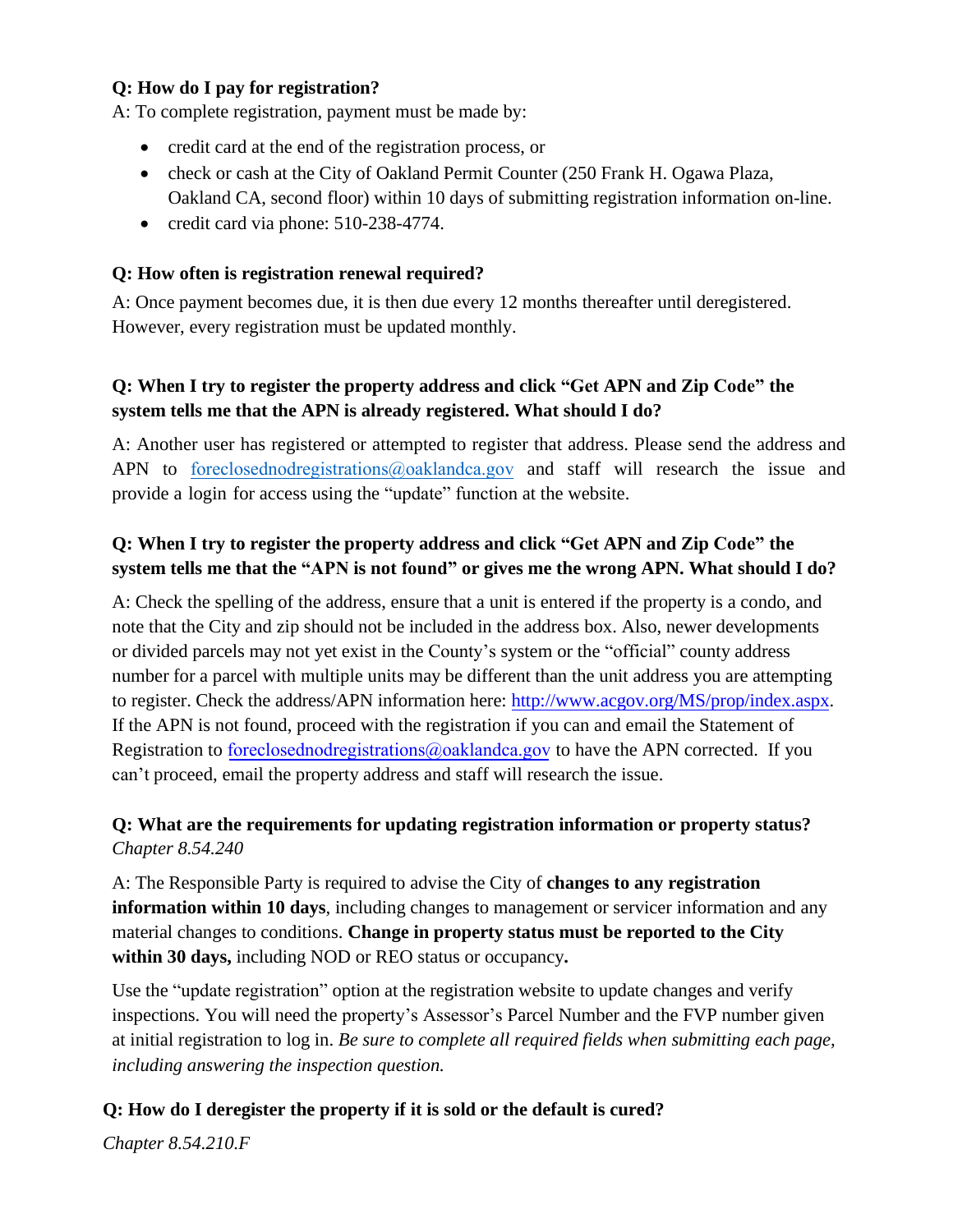A: Responsible Parties must deregister a property once it is no longer subject to registration pursuant to this chapter.

For properties that sell to a  $3<sup>rd</sup>$  party:

- Deregister using the "Property been sold or transferred to new, non-Lender ownership" drop down at the bottom of the main website [\(click here\)](https://www.oaklandca.gov/services/register-foreclosed-defaulted-residential-property) You will need the property's Assessor's Parcel Number and the FVP number given at initial registration.
- In the case of property sale, you must provide the name and contact information of the new owner, servicer or agent.

For properties that are no longer in default:

• Email the recorded rescission or loan modification to [foreclosednodregistrations@oaklandca.gov](mailto:foreclosednodregistrations@oaklandca.gov) to have the registration deactivated. If a new default is filed, email to request that it be reactivated and then log into to update all information

## **Q: The property is in default and occupied, what information must I provide to the tenants?**

A: Once a Notice of Default has been filed, lawful tenants must be provided with a written statement that identifies the new owner/beneficiary/trustee and explains their rights. Compliance with all applicable Oakland and California landlord-tenant laws is still [required. Visit the City'](http://www.google.com/url?sa=t&rct=j&q&esrc=s&source=web&cd=2&cad=rja&ved=0CDYQFjAB&url=http%3A%2F%2Fwww.oaklandcityattorney.org%2FPDFS%2FGuidelines%2520Tenants%2520in%2520Foreclosed%2520Housing%25203%252012%252009.pdf&ei=JL2iUJHCFIr1iQLWpYCgDQ&usg=AFQjCNEQwdDT6xQHyonf4Zh5wk3xRq9yew&sig2=HcfNXacT5pvI2INluwSGVw)s [Rent Adjustment website fo](https://www.oaklandca.gov/topics/rent-adjustment-program)r more information.

# **Q: Who can manage or inspect registered properties?** *Chapter 8.54.300*

A: Management and inspections must be performed by a:

- Local Property Management Company if the owner of a foreclosed property or both the beneficiary and trustee of a defaulted property are located Out-of-Area.
- Certified Property Manager or an equivalent entity that manages tenants if the property is foreclosed (REO) and occupied. *A property preservation company is not sufficient management for tenant occupied REOs.*

Note: **Every 30 days**, the party who conducted the inspection must verify the findings using the update function on the Program website. You will need the FVP number and parcel number to retrieve the registration.

# **Q: How often must the property be inspected?** *Chapter 8.54.310***.**

A: The property must be inspected **weekly** if foreclosed (REO) and vacant. All other properties must be inspected **monthly**.

# **Q: How often must the property be maintained?** *Chapter 8.54.320*

A: All properties subject to registration must meet the maintenance requirements at all times.